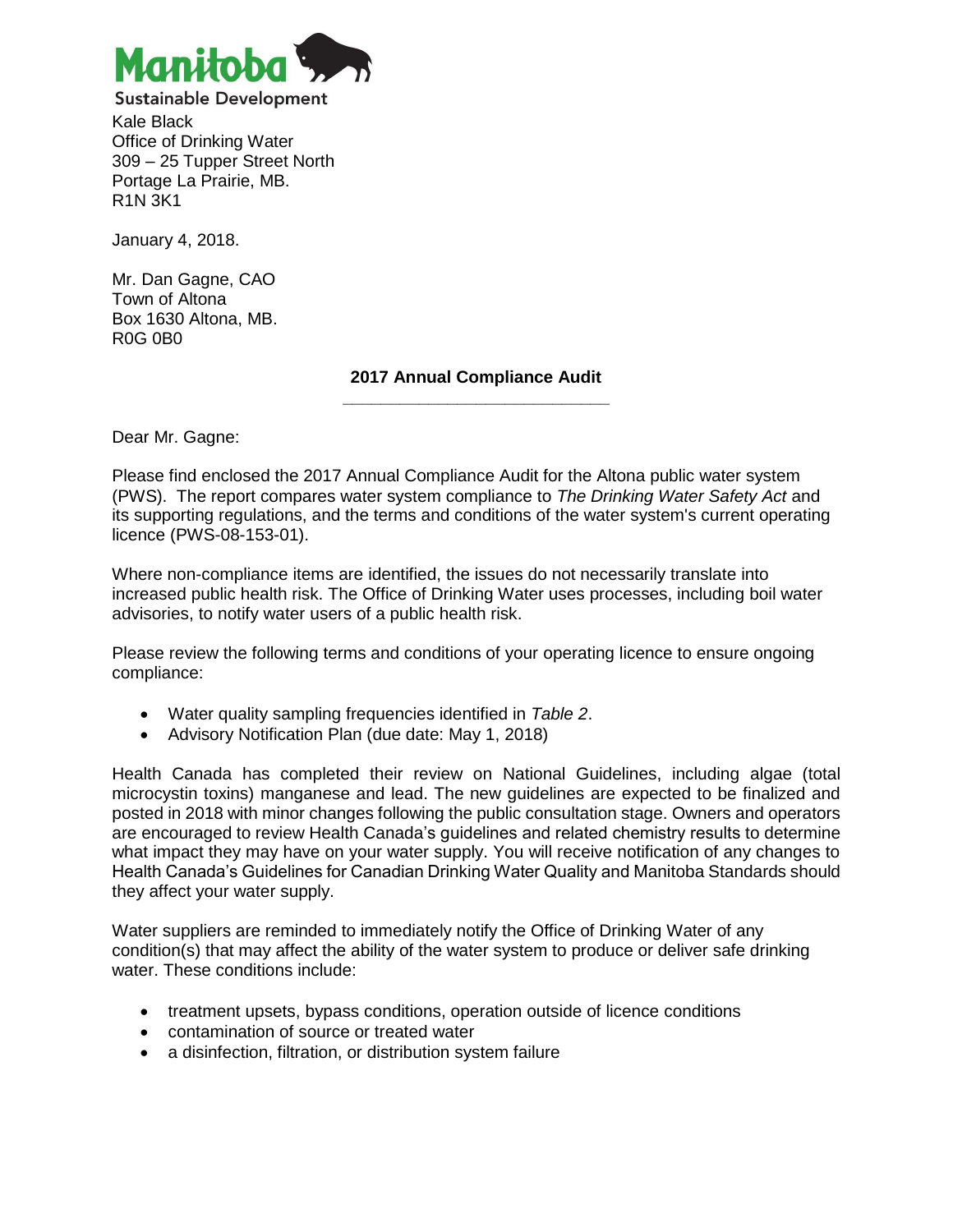Earlier this past year, water suppliers received notification on changes to the water system assessment process and how those changes affect your water system. Please contact me if you need additional information.

The 2017 Annual Compliance Audit is based on information submitted to this office. If you have questions regarding non-compliance items identified in this audit, review your records prior to contacting this office. If your records conflict with the audit information, please call me at (204) 795-6908.

Sincerely,

Kale Black (Senior) Regional Drinking Water Officer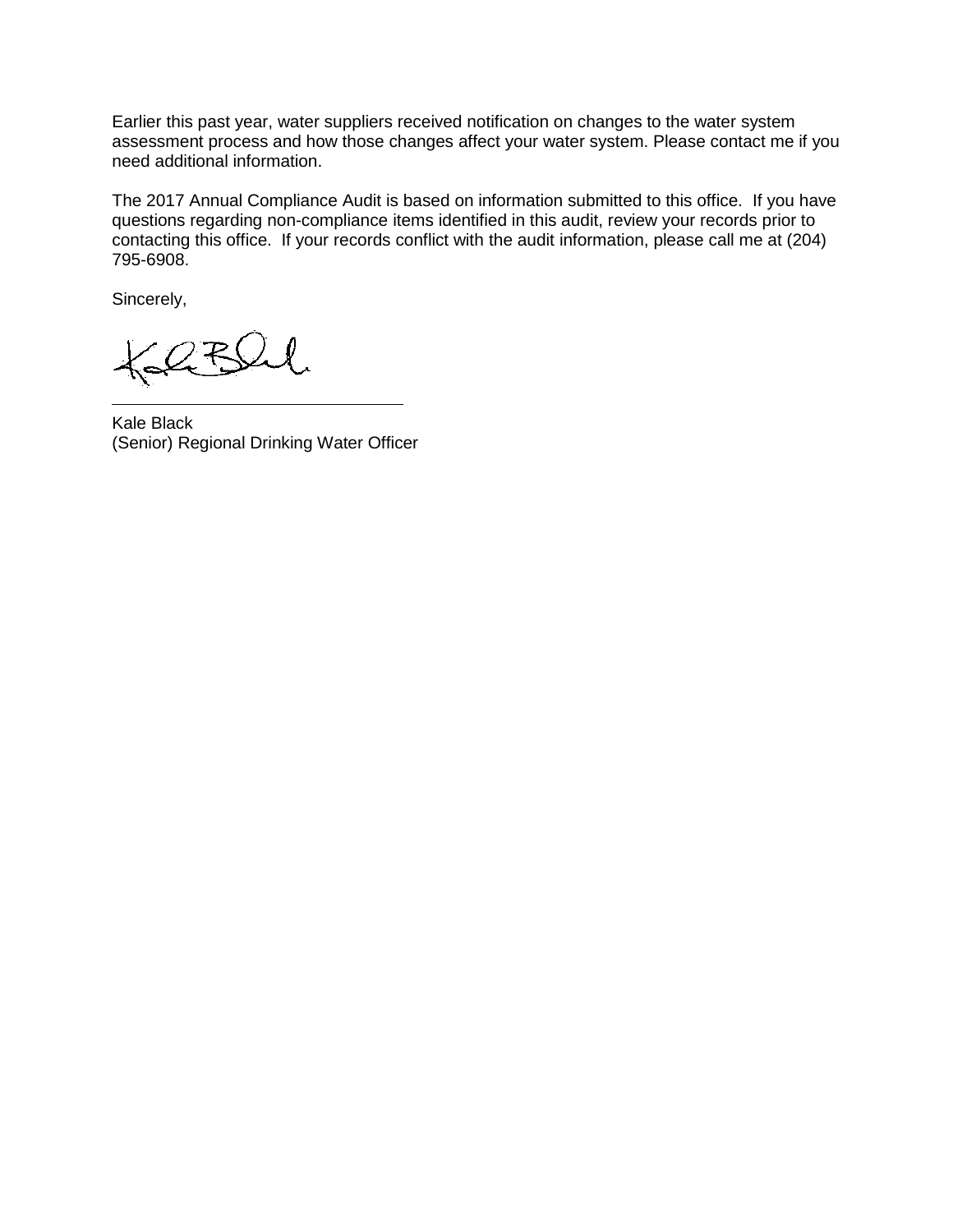**Sustainable Development**

### **2017 Annual Compliance Audit**

Water System: ALTONA ( RED RIVER REGIONAL ) - PWS

Code: 4.00

Water System Owner: Town of Altona

Water System Operating Licence: PWS-08-153-01 Expiry Date: November 30, 2018

- This report documents the Altona ( Red River Regional ) Public Water System compliance for the 1) period from January 1 to December 31, 2017.
- 2) Addendum A to this report provides specific information on the non-compliance incidents identified in the summary below.
- 3) Other than the information provided in attached Addendum A, the water supplier has complied with *The Drinking Water Safety Act,* its supporting regulations, and the terms and conditions of the water system's current operating licence
- This report is based on information submitted by the water supplier, agents of the water supplier, 4) and / or the Province of Manitoba.

## **Summary of Non-Compliance Incidents:**

None reported